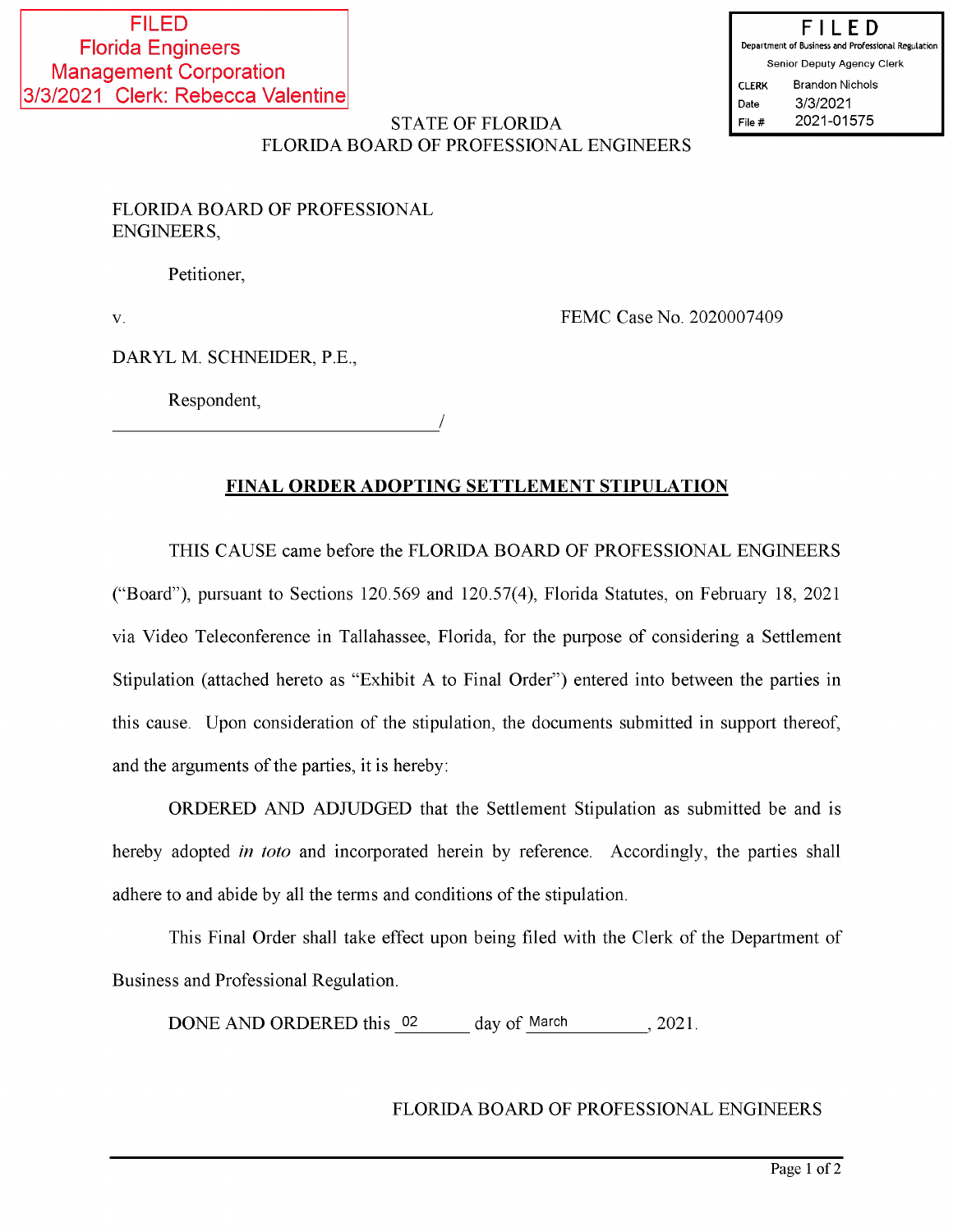Zana Raybon Executive Director For  $\oint$ . Keyn Pleming, P.E., CHAIR

# CERTIFICATE OF SERVICE

I HEREBY CERTIFY that a true and correct copy of the foregoing filed Final Order Adopting Settlement Stipulation has been furnished by U.S. First Class Mail and email to Daryl Schneider, P.E. at 716 South Sheridan Avenue, Tacoma, Washington 98405 this 3 day of March 3021.

Rebecca Valentine

Rebecca Valentine, Paralegal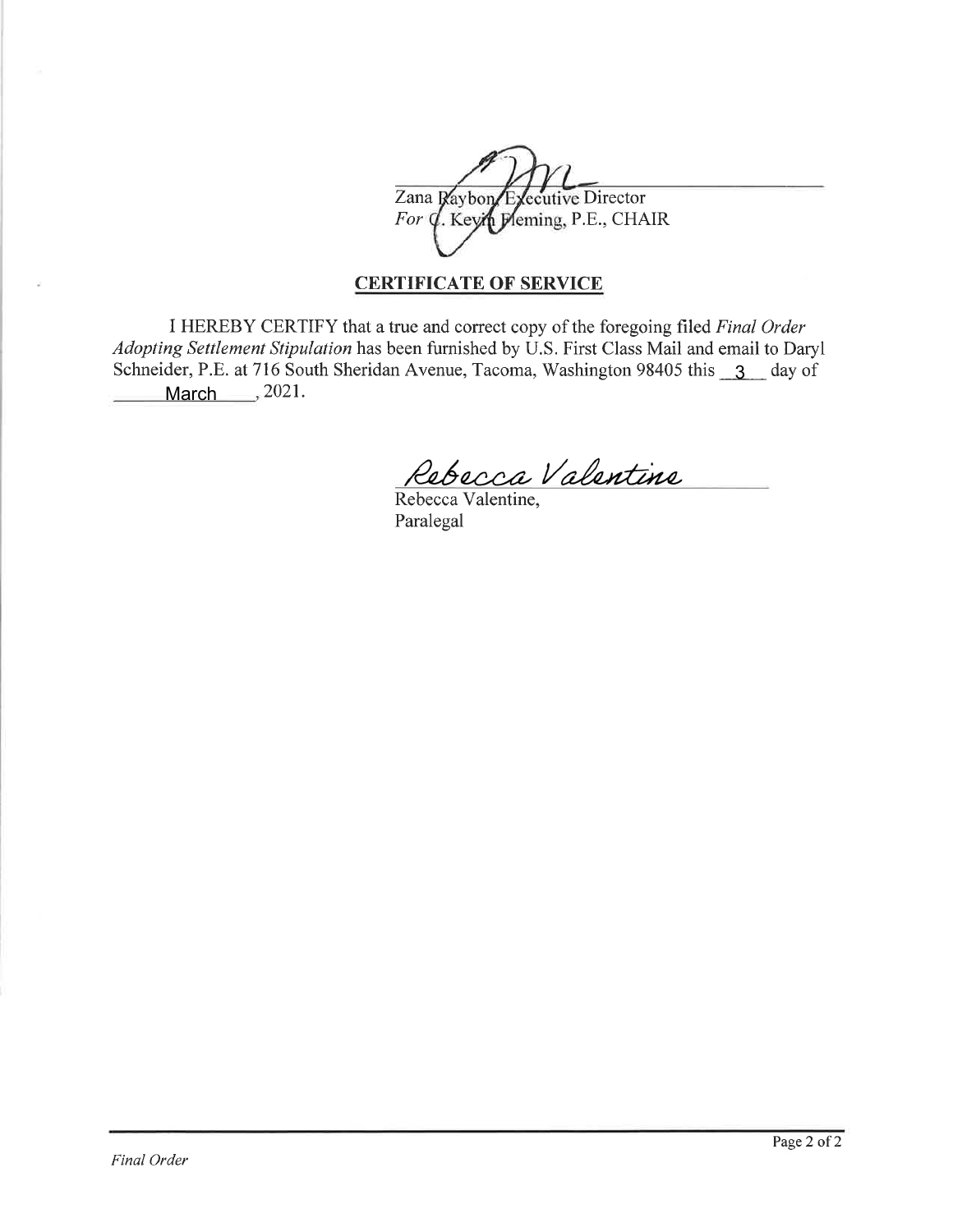# STATE OF FLORIDA FLORIDA BOARD OF PROFESSIONAL ENGINEERS

#### FLORIDA BOARD OF PROFESSIONAL ENGINEERS,

Petitioner,

v.

FEMC Case No. 2020007 409

DARYL SCHNEIDER, P.E.,

Respondent,

## SETTLEMENT STIPULATION

I

DARYL SCHNEIDER, P.E. ("Respondent") and the Florida Engineers Management Corporation (\*FEMC') hereby stipulate and agree to the following Joint Settlement Stipulation ("Stipulation") and to entry of a Final Order of the Florida Board of Professional Engineers ("Board"), incorporating this Stipulation in the above-styled matter.

#### STIPULATED FACTS

1. For all times pertinent hereto, Respondent, DARYL SCHNEIDER, P.E., was a licensed engineer in the State of Florida, having been issued license number PE 76164.

2. Respondent was charged with violations of Chapter 471, Florida Statutes, in an Administrative Complaint filed by the Florida Engineers Management Corporation, and properly served upon Respondent. True and correct copies of the filed Administrative Complaints are attached hereto and incorporated herein by reference as "Composite Exhibit A to Settlement Stipulation".

# STTPULATED CONCLUSIONS OF LAW

l. Respondent, in Respondent's capacities as a licensed professional engineer admits that, in such capacity, Respondent is subject to the provisions of Chapter 471, Florida Statutes, and the jurisdiction of the Department of Business and Professional Regulation ('Agency" or "Department"), FEMC, and the Board.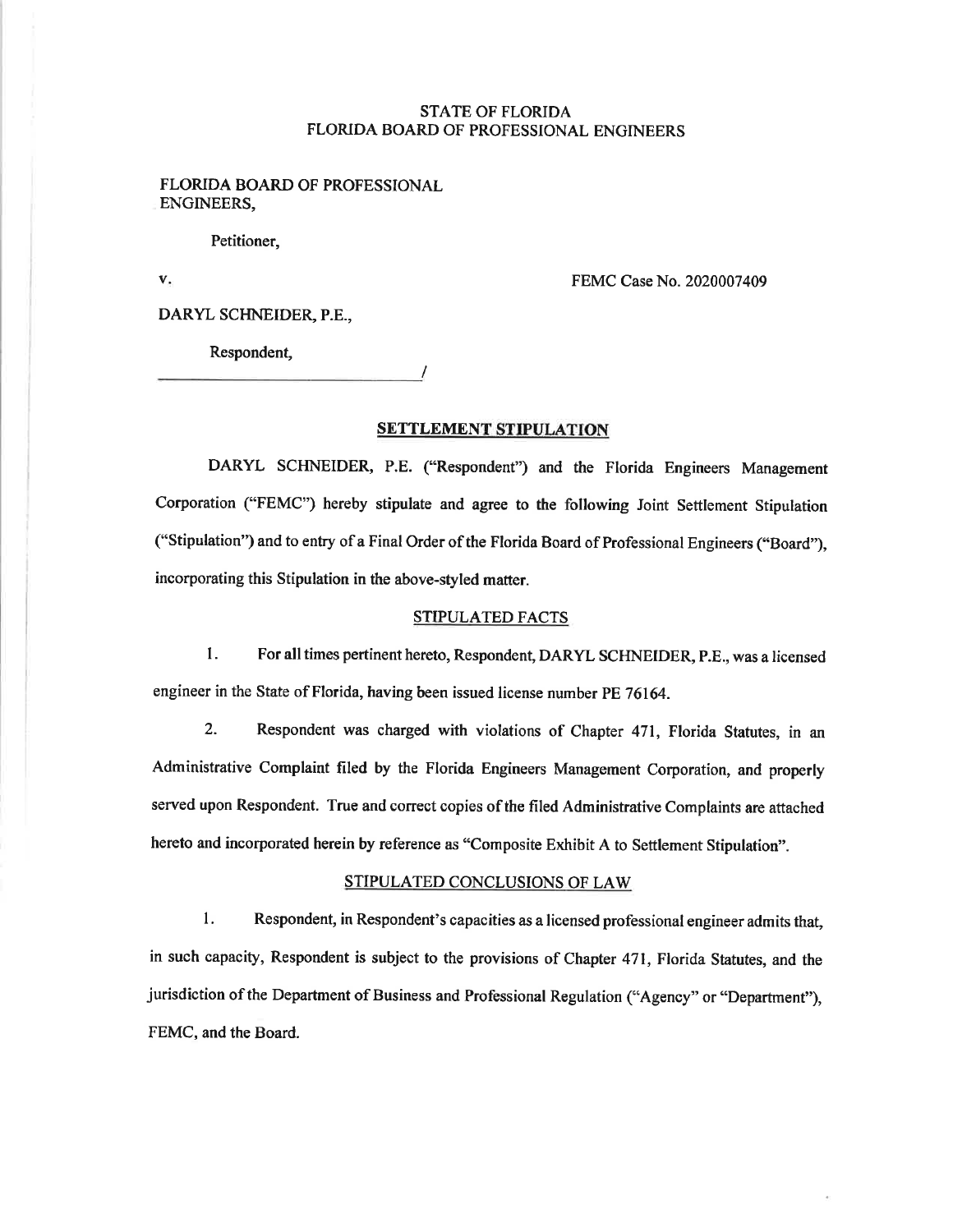2. Respondent admits that the facts set forth in the Administrative Complaint, if proven, constitute violations of Chapter 471, Florida Statutes, as alleged in the Complaint.

## STIPULATED DISPOSITION OF LAW

1. Respondent shall, in the future, comply with Chapters 471 and 455, Florida Statutes, and the rules promulgated pursuant thereto.

2. Should Respondent fail to comply with the terms of the Final Order, an administrative complaint for failure to comply with final order will automatically be opened against Respondent.

3. Respondent shall pay an ADMINISTRATIVE FINE of \$500.00 and COSTS of \$66.30 to the Board within thirty (30) days of the date that the Final Order adopting this Stipulation is filed with the Agency Clerk.

4. Respondent shall successfully complete the **STUDY GUIDE** which has been prepared by the Board and which will be furnished to Respondent, regarding the Engineering Practice Act, Chapter 471, Florida Statutes, and the Rules ofthe Board. Respondent is required to provide a personal email address that will be used to access the on-line study guide. The study guide must be completed within thirry (30) days of the date on which the Final Order incorporating this Stipulation is filed with the Agency Clerk.

5. Should the Respondent fail to timely comply with the terms of the Final Order with regard to the Project Reviews discussed herein, this case will be submitted to the Probable Cause Panel for review and determination of whether additional disciplinary action should be taken.

6. Respondent acknowledges that neither Respondent's attendance at the Board Meeting when this Stipulation is presented, nor any continuing education or college level courses taken as a requirement of the terms of this Stipulation may be used to comply with the continuing education requirements of Chapter 6lGl5-22, Florida Administrative Code.

7. It is expressly understood that this Stipulation is subject to approval of the Board and FEMC and has no force or effect until the Board issues a Final Order adopting this Stipulation.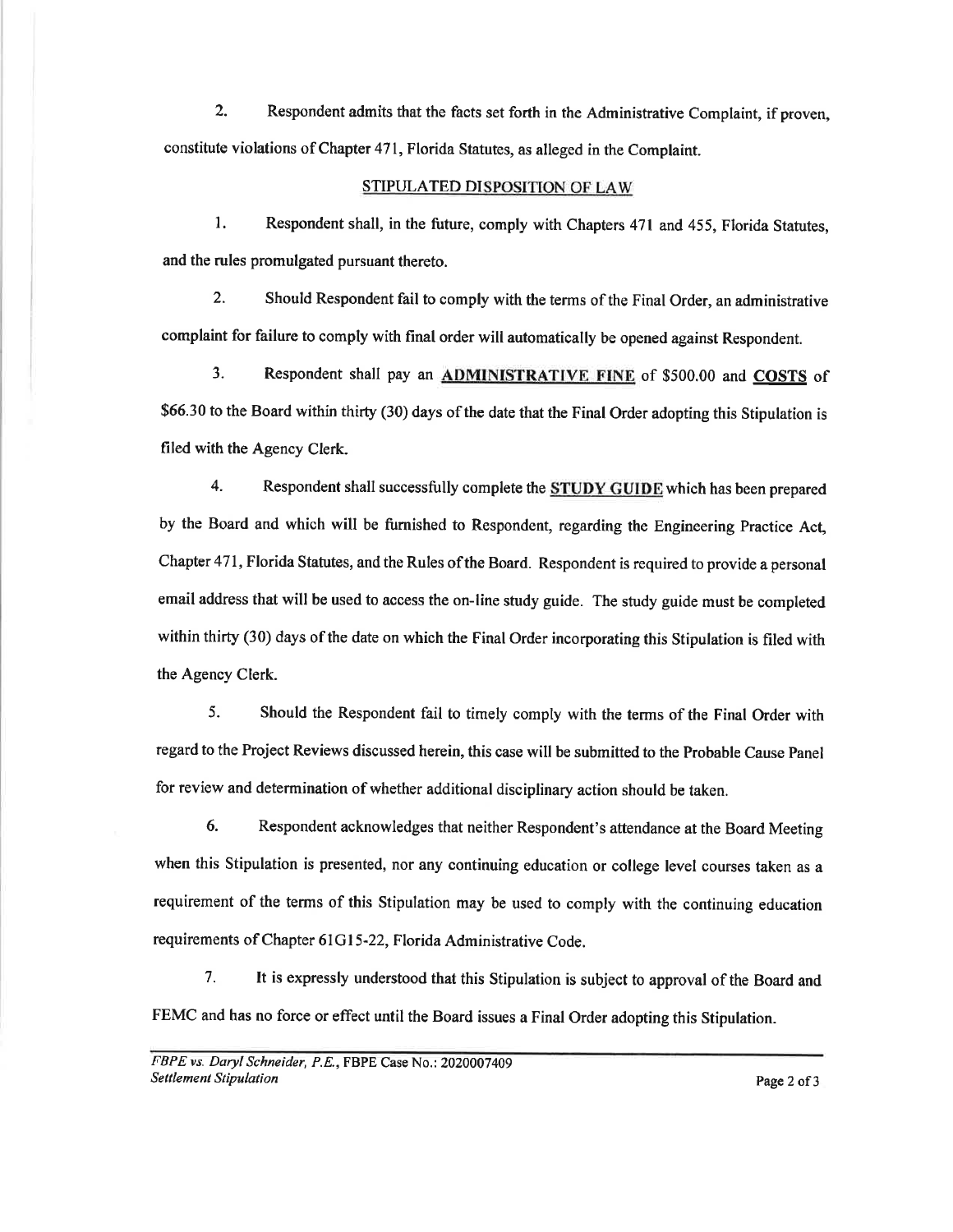8. This Stipulation is executed by Respondent for the purpose of avoiding further administrative action with respect to this cause. In this regard, Respondent authorizes the Board to review and examine all investigative file materials concerning Respondent prior to, or in conjunction with, consideration of this Stipulation. Furthermore, should this Stipulation not be accepted by the Board, it is agreed that presentation to and by the Board shall not unfairly or illegally prejudice the Board or any of its members from further participation, consideration, or resolution of these proceedings.

9. Respondent expressly waives all further procedural steps and expressly waives all rights to seekjudicial review of or otherwise challenge or contest the validity of the joint Stipulated Facts, Conclusions of Law, imposition of discipline, and the Final Order of the Board incorporating this Stipulation.

10. Respondent waives the right to seek any attorney's fees or costs from the Board in connection with this disciplinary proceeding.

WHEREFORE, the parties hereto request the Board to enter a Final Order accepting and implementing the terms contained herein

Daryl Schneider, P.E., Respondent Case No. 2020007409

Dated: November 17, 2020

 $APPROVED this$   $\frac{18}{\text{day of}}$  November , 2020.

Zana Raybon, Executive Director Florida Board of Professional Engineers

John Rin os (Nov 18, 2020 08:42 EST)

BY: John J. Rimes, III Chief Prosecuting Attomey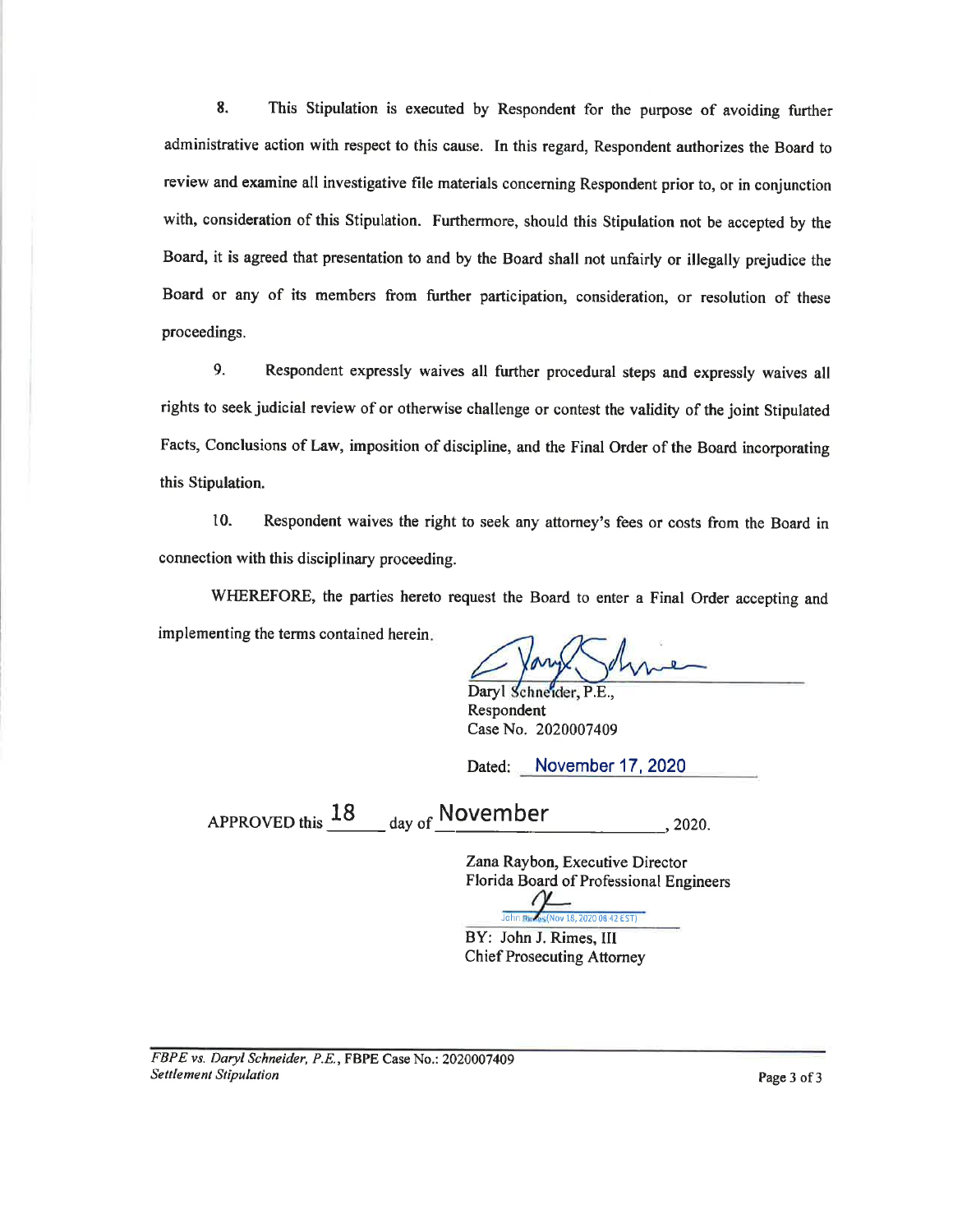#### **STATE OF FLORIDA** FLORIDA BOARD OF PROFESSIONAL ENGINEERS

FILED Deputy Agency Clerk **CLERK** Evette Lawson-Proctor 7/20/2020 Date File #

# FLORIDA BOARD OF PROFESSIONAL ENGINEERS,

Petitioner,

 $\mathbf{V}_{\alpha}$ 

FEMC Case No. 2020007409

DARYL M. SCHNEIDER, P.E.,

Respondent,

## **ADMINISTRATIVE COMPLAINT**

COMES NOW the Florida Engineers Management Corporation (FEMC) on behalf of Petitioner, Florida Board of Professional Engineers, hereinafter referred to as "Petitioner," and files this Administrative Complaint against DARYL M. SCHNEIDER, P.E., hereinafter referred to as "Respondent." This Administrative Complaint is issued pursuant to Sections 120.60 and 471.038, Florida Statutes. Any proceeding concerning this complaint shall be conducted pursuant to Section 120.57, Florida Statutes. In support of this complaint, Petitioner alleges the following:

1. Petitioner, Florida Board of Professional Engineers, is charged with regulating the practice of engineering pursuant to Chapter 455, Florida Statutes. This complaint is filed by the Florida Engineers Management Corporation (FEMC) on behalf of Petitioner. FEMC is charged with providing administrative, investigative, and prosecutorial services to the Florida Board of Professional Engineers pursuant to Section 471.038, Florida Statutes (1997).

 $2.$ Respondent is, and has been at all times material hereto, a licensed professional engineer in the State of Florida, having been issued license number PE 76164. Respondent's last known address is 716 South Sheridan Avenue, Tacoma, Washington 98405.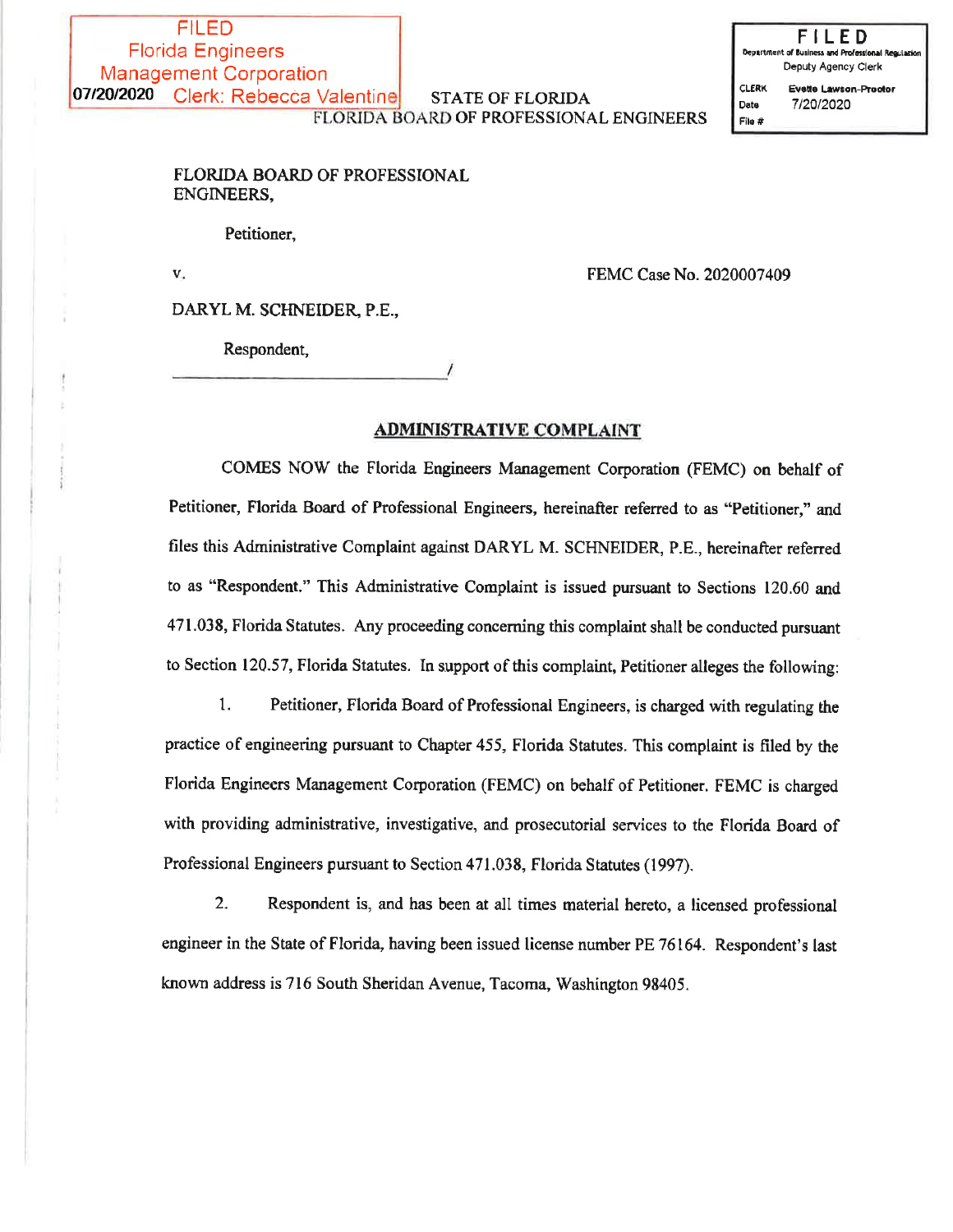3. Pursuant to Rule 61G15-22.006(2), Florida Administrative Code, "The Board will audit at random a number of licensees as is necessary to assure that the continuing education requirements are met." Pursuant to the provisions of the Rule, on August 12, 2019 FEMC requested the Department of Business & Professional Regulation (DBPR) to provide a list containing a random number of licensees who had renewed their licenses. This information was received from DBPR on the same day.

4. Respondent renewed Respondent's Professional Engineer license on January 30,

2019 and, attested that Respondent had completed the required Continuing Education necessary for

renewal as required by Section 471.017(3)(a), Florida Statutes, which provides in material part:

 $"(3)(a)$  The board shall require a demonstration of continuing professional competency of engineers as a condition of license renewal or relicensure. Every licensee must complete <sup>9</sup> continuing education hours for each year of the license renewal period, totaling 18 continuing education hours for the license renewal period. For each renewal period for such continuing education:

1. One hour must relate to this chapter and the rules adopted under this chapter.

2. One hour must relate to professional ethics.

3. Four hours must relate to the licensee's area of practice.

4. The remaining hours may relate to any topic pertinent to the practice of engineering.

Continuing education hours may be earned by presenting or attending seminars, in-house or nonclassroom courses, workshops, or professional or technical presentations made at meetings, webinars, conventions, or conferences, including those presented by vendors with specific knowledge related to the licensee's area of practice...."

5. On August 23,2019, Respondent was provided with a Memo advising Respondent

that Respondent was selected to participate in the audit process. Respondent responded to the

Memo on September 26, 2019.

6. Upon review of the information provided by Respondent, it was clear that, when

Respondent renewed the PE license on January 30, 2019, Respondent had not completed the

Florida Laws & Rules and Ethics CE Courses required for renewal as provided in Section

471.017(3), Florida Statutes.

Daryl M. Schneider, P.E., Case No. 2020007409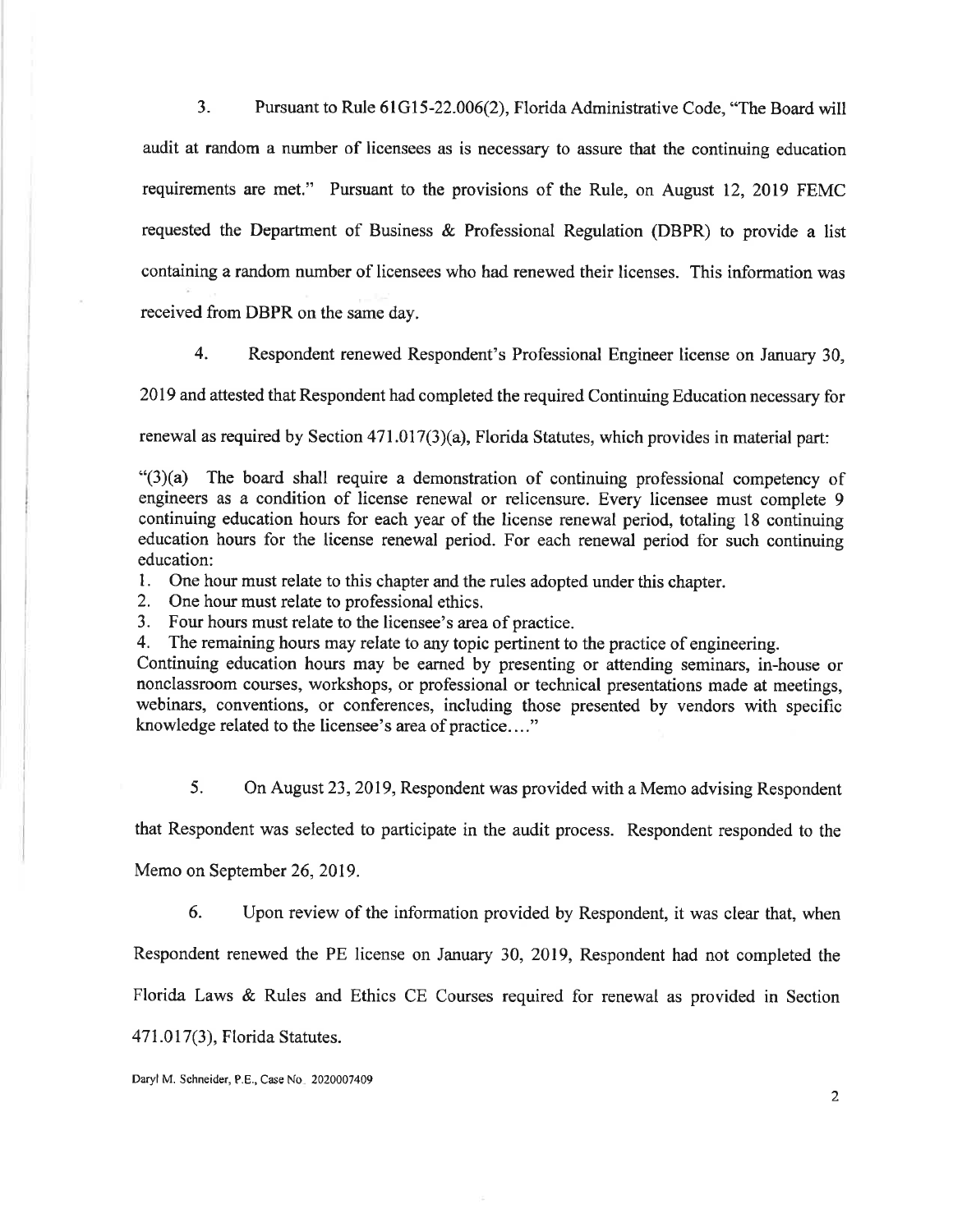7. In fact, Respondent did not complete the Florida Laws & Rules and Ethics CE Courses until December 4,2019.In order to have been in compliance with Section 471.017 when Respondent certified that Respondent had taken and completed all required CE Courses, Respondent was required to have taken and completed all required CE Courses by February 28, 2019.

8. Section  $471.033(1)(a)$  provides in material part: "(1) The following acts constitute grounds for which the disciplinary actions in subsection (3) may be taken: (a) Violating any ... rule of the board or department. Rule  $61G15-19.001(6)(s)$ , Florida Administrative Code, provides in material part: "(6) [a] professional engineer shall not commit misconduct in the practice of engineering. Misconduct in the practice of engineering as set forth in Section  $471.033(1)(g)$ , F.S., shall include, but not be limited to: (s) Renewing or reactivating a license without completion of Continuing Education (CE) hours and subject areas as required by Section 471.017, F.S., and Rule 61G15-22.001, F.A.C."

9. By renewing Respondent's PE license without having completed the required CE Courses at the time that Respondent certified that all required CE Courses had been taken, Respondent violated Section  $471.033(1)(a)$  and Rule  $61G15-19.001(6)(s)$ .

10. Based upon the foregoing Respondent is hereby charged with violating Section  $471.033(1)(a)$  and Rule 61G15-19.001(6)(s).

WHEREFORE, the Petitioner respectfully requests the Board of Professional Engineers to enter an order imposing one or mote of the following penalties: permanent revocation or suspension of the Respondent's license, restriction of the Respondent's practice, imposition of an administrative fine, issuance of a reprimand, placement of the Respondent on probation, the assessment of costs related to the investigation and prosecution of this case, other than costs